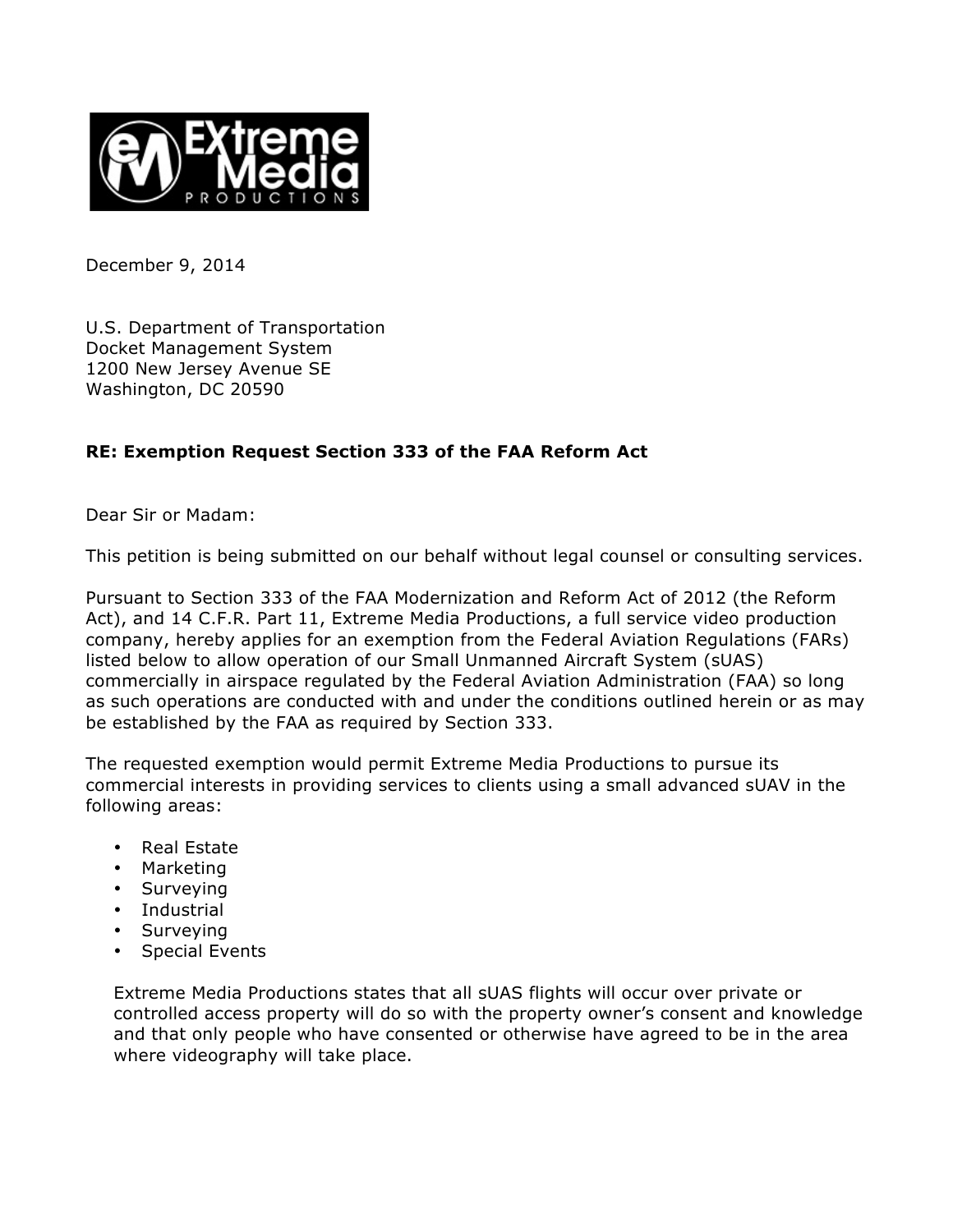Additionally, Extreme Media Production's sUAS pilot holds an FAA Private Pilots License with a Class III Medical Certificate. If observers are not qualified pilots, they will attend a ground school to understand the proper roles of an observer, communication procedures, proper visual scan techniques, operations at non-towered airports and appropriate sections of the Aeronautical Information Manual (AIM).

Regulations from which exemption is requested:

14 C.F.R. Part 21 14 C.F.R. 45.23(b) 14 C.F.R. 61.113(a) & (b) 14 C.F.R. 91.7(a) 14 C.F.R. 91.9(b) (2) 14 C.F.R. 91.109 14 C.F.R. 91.119 14 C.F.R. 91.121 14 C.F.R. 91.151(a) 14 C.F.R. 91.203(a) & (b) 14 C.F.R. 91.205(b) 14 C.F.R. 91.215 14 C.F.R. 91.401 – 91.417

## Unmanned Aircraft System

sUAVs are often seen as superior to helicopters as an aerial video gathering platform due to the smaller devices cheaper equipment and personnel cost, reduced noise and as such, a much smaller environmental impact which promotes public safety.

Extreme Media Productions is petitioning for an exemption to operate a DJI Phantom 2 Vision Plus with a built-in stabilized HD camera and GPS safety features which limit its ability to limit the height it flies above ground level (AGL), to limit the radius of the distance it flies from the operator and to exclude it from operations within designated Class B, C and D airspace including a no-fly zone feature. The DJI Phantom 2 Vision Plus also has a failsafe function that is triggered in the event communication is lost between the sUAS and the main controller transmitter. At that time, the sUAS will return to its point of takeoff and land safety. If the connection is restored, the PIC can regain control of flight and land manually.

These specifications meet with the Model Aircraft Operating Standards as set below:

- The petitioner will only operate its sUAS in line-of-sight of a pilot and/or observer and will operate at sites that are 'sufficient distance' from populated areas within the sterile area described in the FOPM. Such operations will ensure that the sUAS will "not create a hazard to users of the national airspace system or the public."
- When flying the sUAS within three (3) miles of an airport, airport operators will be notified and the operator will give the right-of-way to avoid flying in the proximity of full-scale aircraft.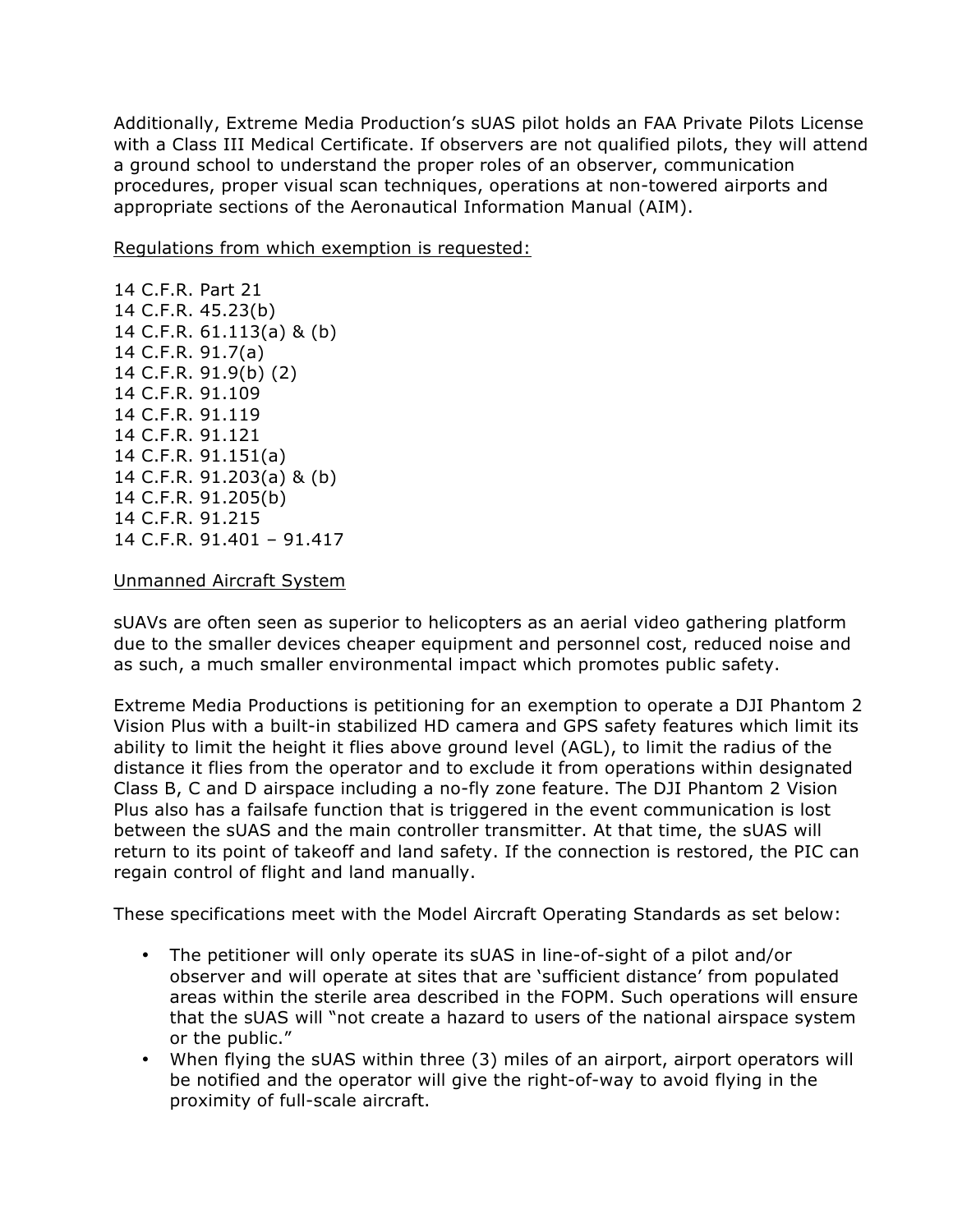- Maximum flight time for each operation will be 30 minutes.
- Flights will be terminated when battery levels reach 25%, allowing sufficient reserve flight time to safely land the sUAS.
- The sUAS will be programmed so it will not be operated at an altitude that exceeds 400 feet AGL, and not more than 200 feet above an elevated platform from which videography is planned.
- Minimum crew for each operation shall consist of: sUAS pilot, a visual sUAS observer, and the camera operator.
- The sUAS PIC will be an FAA licensed airman holding a minimum of a Private Pilot certificate and a current FAA medical certificate.
- The sUAS operated by the petitioner weighs less than 25 pounds, including all payload (i.e. camera, lens, and stabilized gimbal).
- The sUAS will operate at speeds of no more than 50 knots, can hover, and can simultaneously move vertically and horizontally.
- Given the small size of the sUAS and the restricted sterile environment within which it will operate, Extreme Media Productions' operations adhere to the Reform Act's safety requirements.

The fact the pilot holds an FAA Private Pilot license demonstrates Extreme Media Productions' high regard for safe operations with an understanding of FARs, preflight inspections, knowledge of operations and differences in airspace classifications, maintenance and repair, as well as being trained to high safety standards.

Under the requested exemption, Extreme Media Productions ensures all operators have completed sUAS education and training programs including all applicable regulations and guidance documents; including aeronautical background information such as charts, NOTAMS and Aircraft Circulars; Radio Communications Procedures; Human Factors and Crew Resource Management; Basic sUAS Aerodynamics; Weather factors; Airmanship and Decision-making and Safe Operations Procedures.

We respectively request exemption under Section 333 to enable Extreme Media Productions to operate efficient, limited, low-risk commercial sUAS operations for the activities stated respecting at all times the space and privacy of citizens and property while keeping airspace safe.

Sincerely submitted,

Richard Edmund Extreme Media Productions P.O. Box 170301 Spartanburg, South Carolina 29301 864-590-9970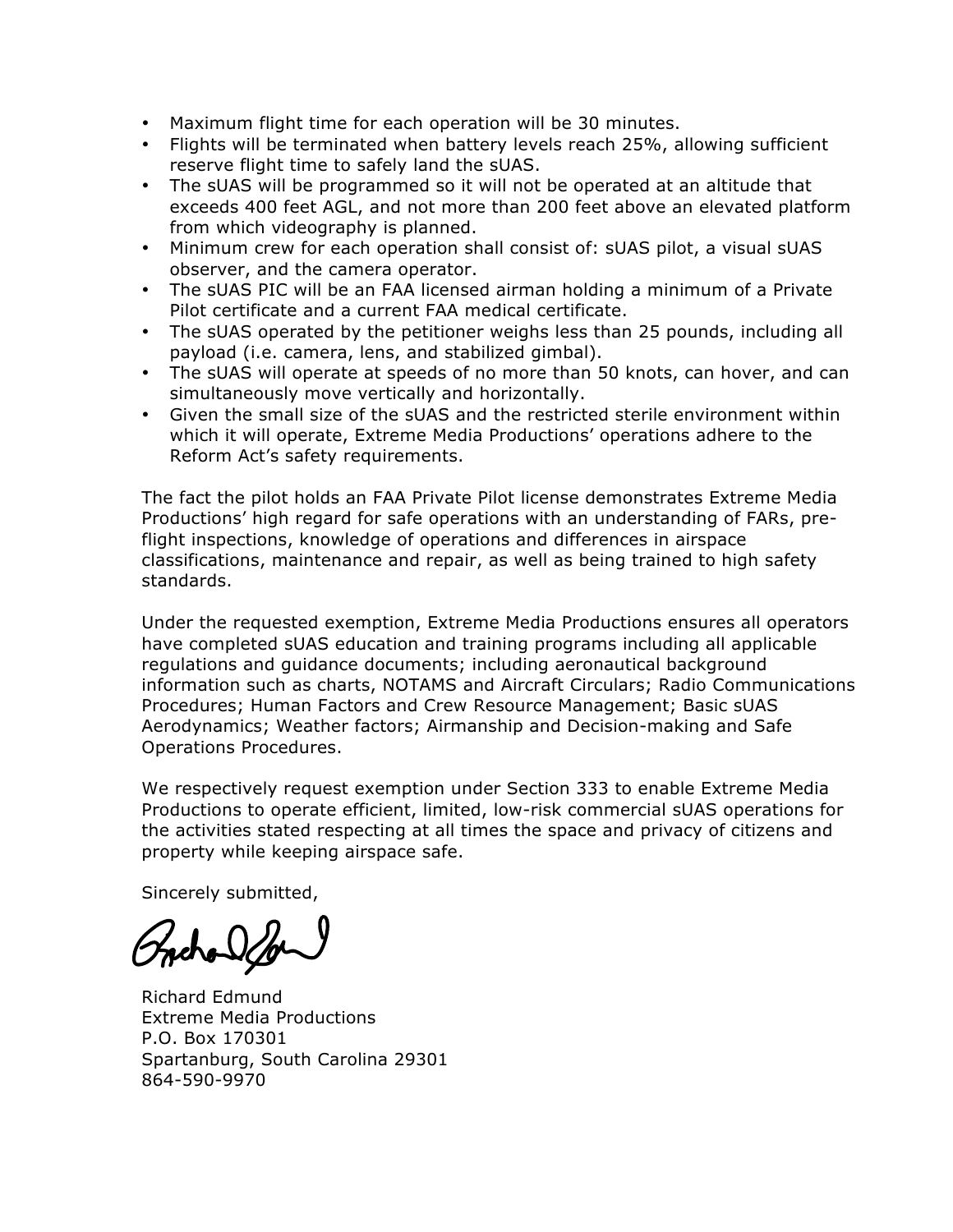## **EXEMPTION REQUESTS AND EQUIVALENT LEVEL OF SAFETY**

Extreme Media Production requests an exemption from the following regulations as well as any additional regulations that may technically apply to the operation of the sUAV System:

## **14 CFR Part 21, Airworthiness Certificates**

This part establishes the procedures for the issuance of an airworthiness certificate. While the FAA continues to work to develop airworthiness standards for Unmanned Aerial Systems, we request an experimental certificate be issued for the DJI Phantom 2 Vision Plus under either, or both, of the following provisions:

21.191 Experimental certificates. Experimental certificates are issued for the following purposes:

**(a) Research and development.** Testing new aircraft design concepts, new aircraft equipment, new aircraft installations, new aircraft operating techniques, or new uses for aircraft.

**(b) Showing compliance with regulations.** Conducting flight tests and other operations to show compliance with the airworthiness regulations including flights to show compliance for issuance of type and supplemental type certificates, flights to substantiate major design changes, and flights to show compliance with the function and reliability requirements of the regulations. Since the experimental certificate can be used for commercial purposes such as market surveys, sales demonstrations, and customer crew training, we would expect that an experimental certificate would permit our commercial purpose as well. The aircraft will not carry persons or property, will not carry fuel, and will only fly under strict operational requirements. Combined with the UA's light weight, being constructed primarily of carbon fiber and plastic, we propose that the UA will be at least as safe, if not safer, than a conventionally certificated aircraft performing the same mission. If an experimental airworthiness certificate is not appropriate for this application, then we request an exemption of 14 CFR Part 21, Subpart H, and the requirement for an airworthiness certificate in general, citing the equivalent level of safety outlined in the previous paragraph.

#### **14 CFR 45.23 Display of marks; general and 45.29 Size of marks**

These regulations provide that each aircraft must display "N" and the aircraft's registration number in letters at least 3 inches high. Additionally, the aircraft must display the word "EXPERIMENTAL" in letters at least 2 inches high near the entrance to the cabin, cockpit, or pilot station. The sUAV does not have an entrance in which the word "EXPERIMENTAL" can be placed, and may not have a registration number assigned to it by the FAA. We propose to achieve an equivalent level of safety by including the word "EXPERIMENTAL" in the placard on the top of the aircraft, as shown above, where the PIC, VO and others in the vicinity of the aircraft while it is preparing for launch will be able to see the designation. Additionally, we feel that the permanent placard discussed in the previous paragraph will provide the aircraft's registration information at the ground station. Finally, we will display at the ground station a high contrast flag or banner that contains the words "Unmanned Aircraft Ground Station" in letters 3 inches high or greater. Since the aircraft will operate within 3/4 NM of the ground station, the banner should be visible to anyone that observes the aircraft and chooses to investigate its point of origin.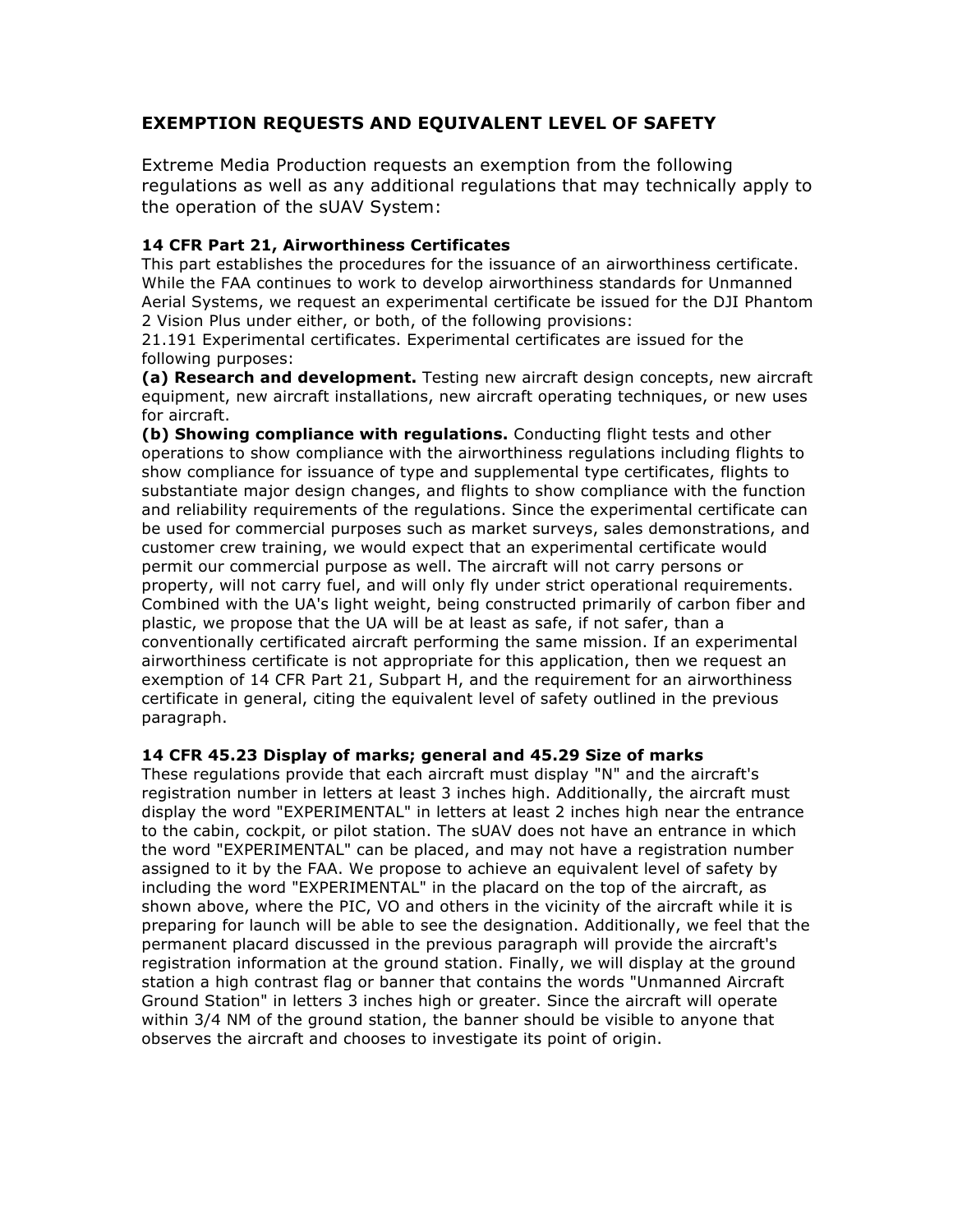## **14 CFR 61.113 Private pilot privileges and limitations: Pilot in Command and 61.133 Commercial pilot privileges and limitations.**

The regulation provides that no person who holds a Private Pilot certificate may act as pilot in Command of an aircraft for compensation or hire. Subparagraph (b) allows a private pilot to act as pilot in command of an aircraft in connection with any business or employment if: (1) The flight is only incidental to that business or employment; and (2) The aircraft does not carry passengers or property for compensation or hire. Our proposed operations require that the PIC must hold at least a Private Pilot Certificate issued by the FAA and since the aircraft cannot carry passengers or property, we feel we meet the intent of 61.113 Subparagraph (b) even though the intent of this application is to conduct a business.

## **14 CFR 91.7 Prohibits the Operation of an aircraft without an airworthiness certificate.**

As no such certificate will be applicable in the form contemplated by the FARs, this Regulation is inapplicable.

## **14 CFR 91.9 Civil aircraft flight manual, marking, and placard requirements.**

This regulation provides that no person may operate an aircraft unless a current, approved flight manual is in the aircraft. We assume that the intent of this requirement is to ensure that flight manual information is available to the aircrew while operating the aircraft. We request an exemption to this requirement since the aircraft is not only too small to carry documentation, the documentation would not be available to the crew during flight operations. To obtain an equivalent level of safety and meet the intent of 91.9, we propose that a current, approved sUAS Flight Manual must be available to the crew at the ground station anytime the aircraft is in, or preparing for, flight.

## **14 CFR 91.109 Flight Instruction; Simulated instrument flight and certain flight tests.**

The regulation states "No person may operate a civil aircraft that is being used for flight instruction unless that aircraft has fully functioning dual controls." The sUAS System ground-based control station consists of a hand-held radio transmitter and while it does not offer a second set of "controls", both the student and instructor can, and will, operate the single set of controls simultaneously. With both student and instructor having "hands-on" the controls during flight, this technique meets the intent 91.109 and provides an equivalent level of safety.

#### **91.119 Minimum safe altitudes: General.**

The regulation states that over sparsely populated areas the aircraft cannot be operated closer than 500 feet to any person, vessel, vehicle, or structure. Since the typical mission of the sUAS would be photography or survey of persons, vessels, vehicles or structures it would be necessary to operate closer than 500 feet to the items listed. Operations will only be flown over property or persons where permission has been obtained and careful pre-planned has been performed. The aircraft will be operated at a low altitude allowing, if a power unit fails, an emergency landing without undue hazard to persons or property on the surface. Therefore we maintain that due to the small size of the UAS, the hazard to persons, vehicles and structures is minimal compared to manned aircraft, which should be considered in granting the exemption.